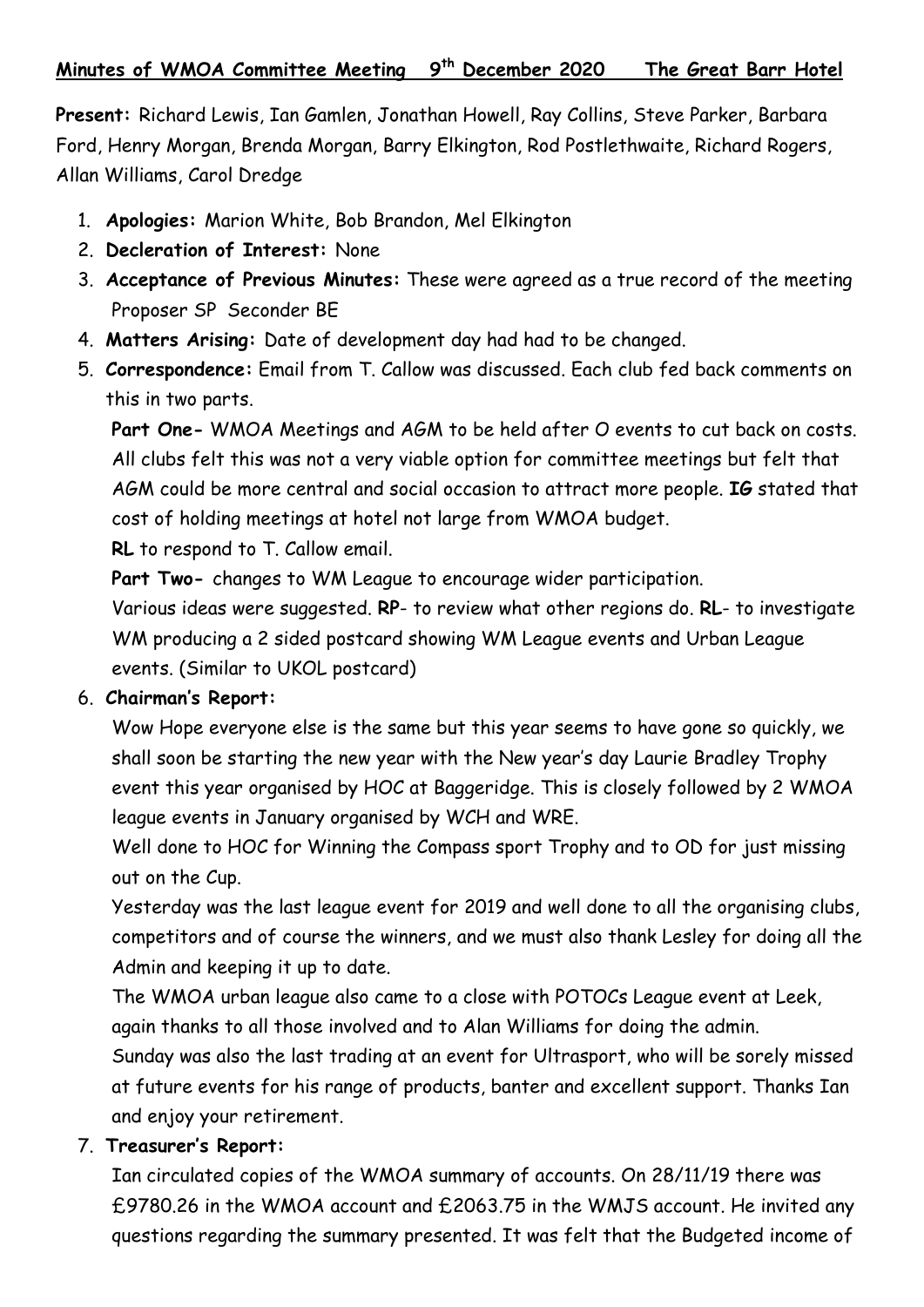£2500 was possibly rather optimistic however it was accepted that income is difficult to predict as it relies on assumptions about events taking place as planned and estimated attendances at events. Nevertheless, Ian is confident that we have sufficient funds even if the budgeted income is not achieved in full.

#### 8. **Fixtures:**

**AW** not able to attend last National Fixtures Meeting 19/10.

Allan reported a healthy programme of events for 2020 with 11/12 League and 4/5 Urban events also WM Relays and Laurie Bradley Score.

HOC's Compass Sport Cup heat has been rearranged

JK 2024- East Midlands struggling for suitable areas for some days. Maybe looking at using Cannock Chase for middle and long. Maybe access issues at this time.

Midland Champs 2020- DVO not able to hold so maybe not on. Implications of this were discussed.

#### 9. **West Midlander:**

**RP** asked for any articles of interest for next copy. **ME** asked for any good junior photos to use.

#### 10. **West Midlands Website:**

**RR** demonstrated the new website that he has been working on with **MW.** Additions and feedback were both encouraged and suggested. Aim is for the site to go live on  $1<sup>st</sup>$ February subject to agreement with Mike Farrington.

Vote of thanks proposed from **IG** to **RR** and **MW** for all their work on the new website.

#### 11. **Development**:

# **1.Committee Roles and Job Descriptions**-

**RP**- suggested other regions may have these already. **RL**- to investigate.

Roles to be submitted to webmaster for new WMOA site.

#### **2. Changes to email links**

Need to be checked with Mike Farrington as some committee members not receiving emails. **IG** to action this.

# 3. **BOF Rep:**

At moment we do not have one. **RL** to contact BOF.

# 4. **Dudley Community Directory**

**CD** to send details to **BF** so HOC events can be listed.

# 12. **Update from Events and Competitions Committee: BE** nothing to report.

# 13. **Junior Squad:**

West Midlands Junior Squad - September to December 2019

On the weekend of the 28th /29th September the Junior Inter Regional Championships took place at Cowms Rocks in Yorkshire, followed by the relays on Tankersley near Sheffield.

M18 (Brown) Ollie Lunn, Felix Lunn, Oliver Flippance, Henry Webb M16 (Blue) Nathan Chapple, Matt Bambrook, David Knott, Jacob Oxtoby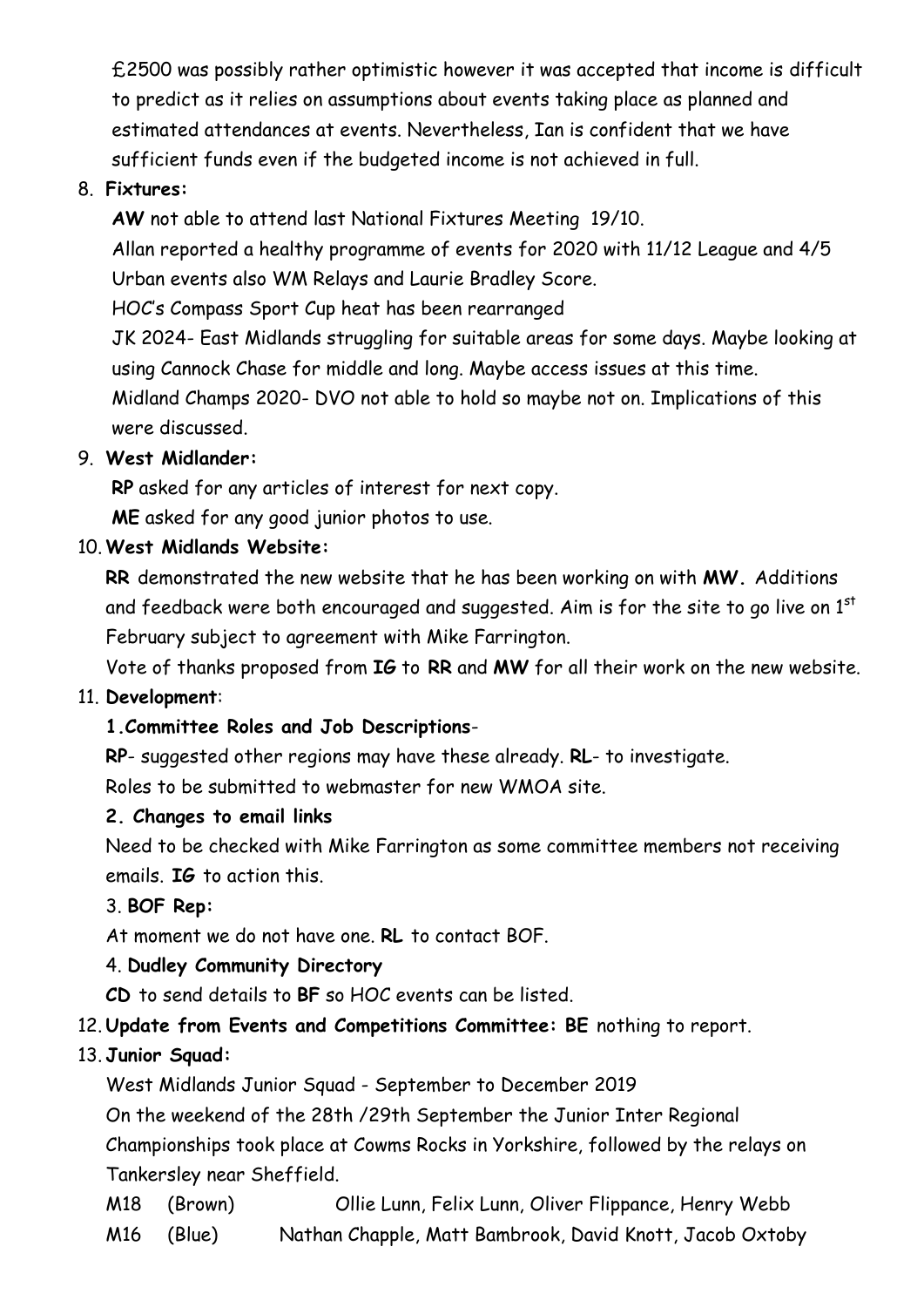M14 (Light Green) Lewis Oxtoby, Oscar Barnby

W<sub>18</sub> (Blue) Holly Craig

W16 (Green) Pippa Smart, Holly Stodgell, Florence & Tabitha Lunn

W14 (Light Green) Josie Smart

Kirsten Strain, Harriet Lawson, Rob Smart and Mike Barnby accompanied the team. The boys were 11th in the Individual & 8th in the Relay so 9th overall boys team. The girls were 7th in the individual & 6th in the relays and so were the 6th girls team putting the whole squad into 7th position.

Several training sessions have taken place. After the West Midlands relays an informal session was held to which other younger juniors from within the West Midlands were invited. We would like to have this as an annual training event.

In October the squad trained on Burton Dassett, and in early November a training session was held on Shoal Hill. Then late November saw some of our M/W 16's heading up to Hawskhead to take part in a weekend of training with all the other Regional squads.

Thank you to everyone who has helped the squad with permission/maps/registering the training. It is greatly appreciated

If any club has children ( second year 12's and above) that regularly run Orange in the West Midlands League and who would be interested in joining the squad please ask their parents to look at the WMJS website to check that they qualify then email us at wmjsquad@gmail.com

Kirsten, Harriet & Mel

# 14. **Club Round Up:**

**POTOC:** Have a new webmaster resulting in improved advertising of events. Begun to use MapRun for training events. Full set of events for 2020.

**OD:** Have a dozen POC's in parks now. Schools directed to these. Mapping town parks and schools. All local events child friendly.

**COBOC:** Series of beginners/ families/ schools events once a month. Variable numbers. Helping other clubs- CSC and Birmingham Urban.

**WCH-** devising new plan to get members. Many problems with Chase access for eventsongoing concern.

**HOC-** Successful event at Titterstone Clee. Full programme of evening events- urban and terrain. CSC Postenplain date changed. Now a big club again in CSC.

**WRE-** Long O and Long Mynd both successful. Tuesday evening street score events are popular. Preparations well ahead for Wrockwardine Woods.

# 15. **AOB:**

**1. RL-** WM Champs organised by Chasers had been a very well organised event on the day. However he stressed need for WM champs organisers in future to be well briefed- certificates, return of trophies, publicity of courses to run. WMOA to pay for engraving of trophies at WM Champs. List of winners to be put on website.